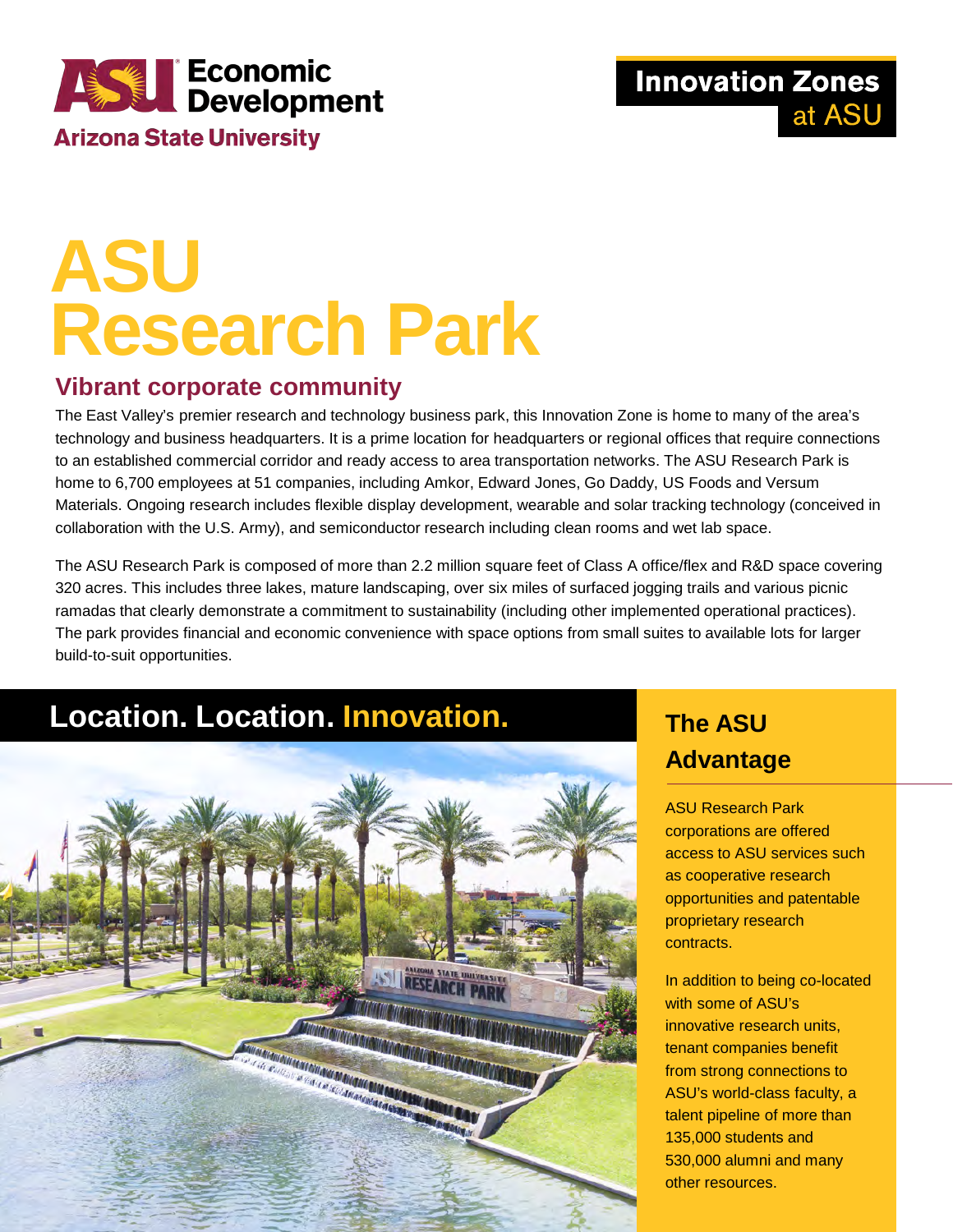#### **Near the park**

The ASU Research Park is centrally located with over 200 retail shops and 40 restaurants in the immediate vicinity. Also nearby is executive housing as well as more than 2,500 hotel rooms and two hospitals.

#### **MacroTechnology Works**

Located at the ASU Research Park, MacroTechnology Works is a unique facility - offering clean rooms, wet labs, dry labs, high bay space and office accommodations - that allows ASU to advance research in partnership with private industry.

Co-located with corporate partners, on-site ASU units include the Flexible Electronics and Display Center, the Solar Power Lab, ASU's School of Electrical, Computer and Energy Engineering, ASU's School for the Engineering of Matter, Transport and Energy, and the Quantum Energy and Sustainable Solar Technology (QESST) Engineering Research Center.





**More than 2.2 million square feet of Class A office/flex and R&D space**

**Home to technology and business headquarters and regional offices**

**Currently 51 companies and 6,700 employees on-site**



### **oed.asu.edu**

**To learn more: oed@asu.edu ▪ 480-727-6347**